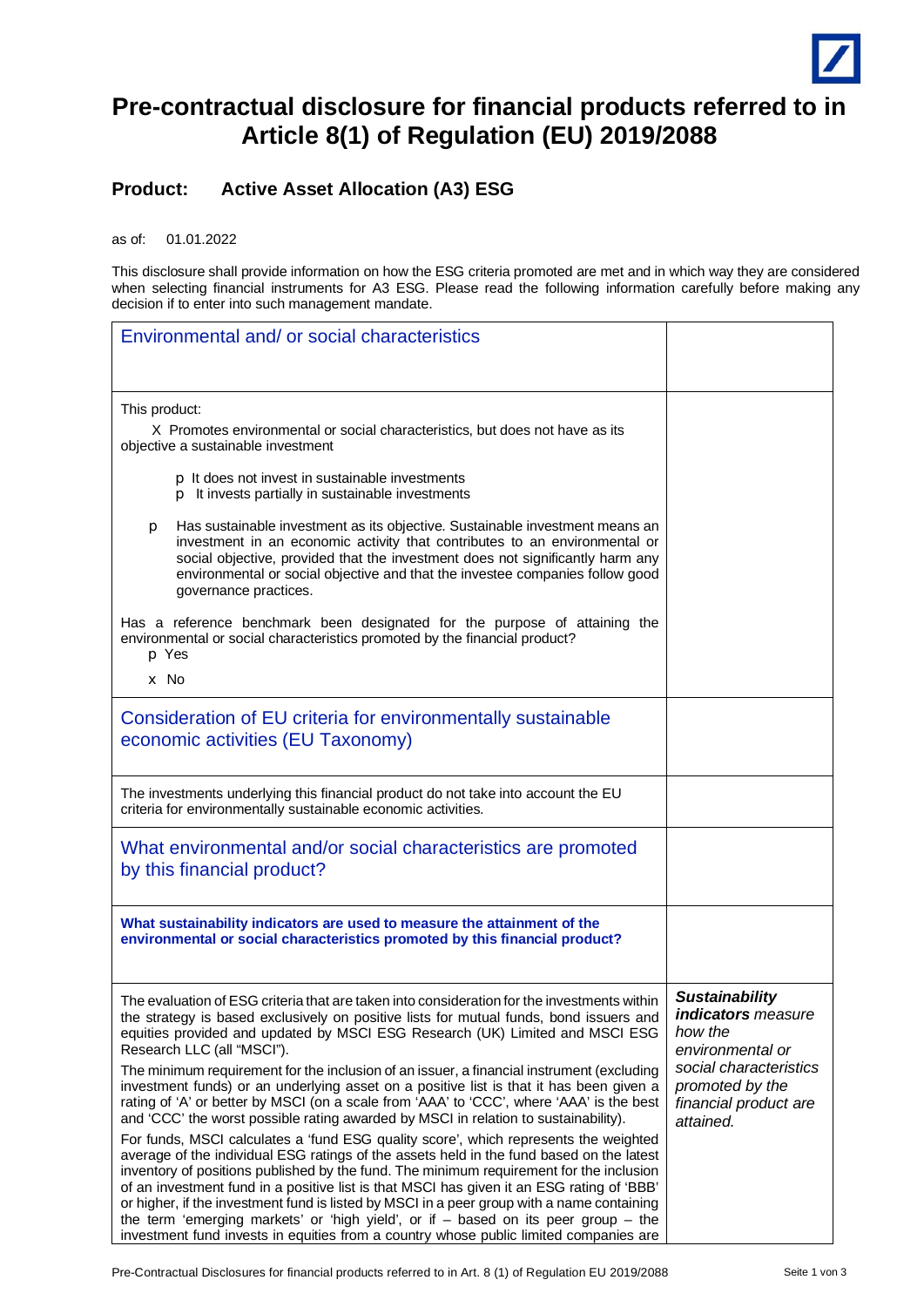| included in the MSCI Emerging Markets (EM) index. For any other investment fund, the<br>minimum requirement for inclusion in a positive list is that MSCI has awarded it an ESG                                                                                                                                                                                                                                                                                                                                                       |                                                                                                                                                      |
|---------------------------------------------------------------------------------------------------------------------------------------------------------------------------------------------------------------------------------------------------------------------------------------------------------------------------------------------------------------------------------------------------------------------------------------------------------------------------------------------------------------------------------------|------------------------------------------------------------------------------------------------------------------------------------------------------|
| rating of 'A' or higher.<br>MSCI prepares ESG ratings of countries, federal, regional and local authorities and other<br>state-linked issuers (collectively 'states') based on ESG risk factors in the value creation<br>process of the state in question. For other issuers, MSCI uses a scoring model that is                                                                                                                                                                                                                       |                                                                                                                                                      |
| designed to identify and assess material ESG opportunities and risks. A risk is deemed<br>material under the scoring model if it can be expected, according to MSCI, that issuers<br>in a particular industry will be facing a significant burden of costs in connection with this<br>risk in the future. An opportunity is deemed material under the scoring model if it is likely,<br>according to MSCI that this opportunity will benefit the profit generation of companies in<br>the future.                                     |                                                                                                                                                      |
| Irrespective of the aforementioned ESG rating, the Bank also applies the exclusion<br>criteria provided by MSCI, which have been agreed by the Bank and MSCI. At present,<br>additional exclusion criteria are included in the positive list for 'other issuers' only, and<br>are applied only to the issuers themselves and in cases where an investment instrument<br>from this issuer serves as an underlying asset for another investment instrument.                                                                             |                                                                                                                                                      |
| This means that, in the selection process of 'other issuers' (excluding states), even<br>issuers with an ESG rating of 'A' or better will currently not be deemed eligible by MSCI<br>for inclusion in a positive list and, consequently, for investments by the Bank, if the<br>analysis conducted by MSCI finds that any of the following applies to the 'other issuer':                                                                                                                                                            |                                                                                                                                                      |
| ş<br>Issuers are to be excluded if the overall assessment finds that the issuer's business<br>practices or manufactured products breach national or international norms, laws<br>and/or universally accepted global standards in any material way. MSCI refers to<br>such cases as ESG controversies.                                                                                                                                                                                                                                 |                                                                                                                                                      |
| In addition, issuers must be excluded if they operate in areas of business that the Bank<br>deems critical or if they generate significant revenues in such areas.                                                                                                                                                                                                                                                                                                                                                                    |                                                                                                                                                      |
| What investment strategy does this financial product follow?<br>ş                                                                                                                                                                                                                                                                                                                                                                                                                                                                     |                                                                                                                                                      |
| The assets under management are broadly diversified to implement a specific risk-<br>return-profile with additional focus on environmental, social or governance ("ESG")<br>aspects. Each portfolio is oriented on a benchmark specifically determined for the<br>respective portfolio. The objective is to generate performance for the managed assets<br>that is oriented towards that of the capital markets, within the limits of the strategy<br>agreement concluded with the Client and the permissible investment instruments. | <b>Investment strategies</b><br>guide investment<br>decisions based on<br>factors such as<br>investment objectives<br>and risk tolerance.            |
| What are the binding elements for the investment selection?                                                                                                                                                                                                                                                                                                                                                                                                                                                                           |                                                                                                                                                      |
| The Bank uses exclusively the updated positive lists for the selection of investment<br>instruments, which consider the a.m. minimum MSCI ESG rating of "A", resp "BBB" for<br>Emerging Market or High Yield investments, as well as the mentioned exclusions.                                                                                                                                                                                                                                                                        | <b>Binding elements are</b><br>commitments that<br>cannot be amended<br>during the life of the<br>financial product.                                 |
| How is the strategy implemented in the investment process on a continuous<br>basis?                                                                                                                                                                                                                                                                                                                                                                                                                                                   |                                                                                                                                                      |
| The positive lists will be updated by MSCI regularly. If any investment instrument does<br>no longer fulfil the ESG criteria, the Bank will make reasonable effort to sell the<br>position, whilst safeguarding the Client's interests at all times.                                                                                                                                                                                                                                                                                  |                                                                                                                                                      |
| What is the policy to assess good governance practices of the investee<br>companies?                                                                                                                                                                                                                                                                                                                                                                                                                                                  |                                                                                                                                                      |
| The Bank uses exclusively the positive lists from MSCI for the selection of investment<br>instruments, which consider the a.m. minimum MSCI ESG rating of "A", resp "BBB" for<br>Emerging Market or High Yield investments, as well as the mentioned exclusions.                                                                                                                                                                                                                                                                      |                                                                                                                                                      |
| MSCI uses a scoring model identifying and estimating considerable ESG related<br>chances and risks, which considers characteristics of good governance. In addition,<br>issuers will be excluded if they operate in areas of business that the Bank deems<br>critical or if they generate significant revenues in such areas.                                                                                                                                                                                                         |                                                                                                                                                      |
| Where can I find further details to the investment strategy?                                                                                                                                                                                                                                                                                                                                                                                                                                                                          | Good<br>governance<br>practices include sound<br>management structures,<br>employee<br>relations,<br>of staff<br>remuneration<br>and tax compliance. |
| Further information can be found in the Appendix to the Management<br>Mandate.                                                                                                                                                                                                                                                                                                                                                                                                                                                        |                                                                                                                                                      |